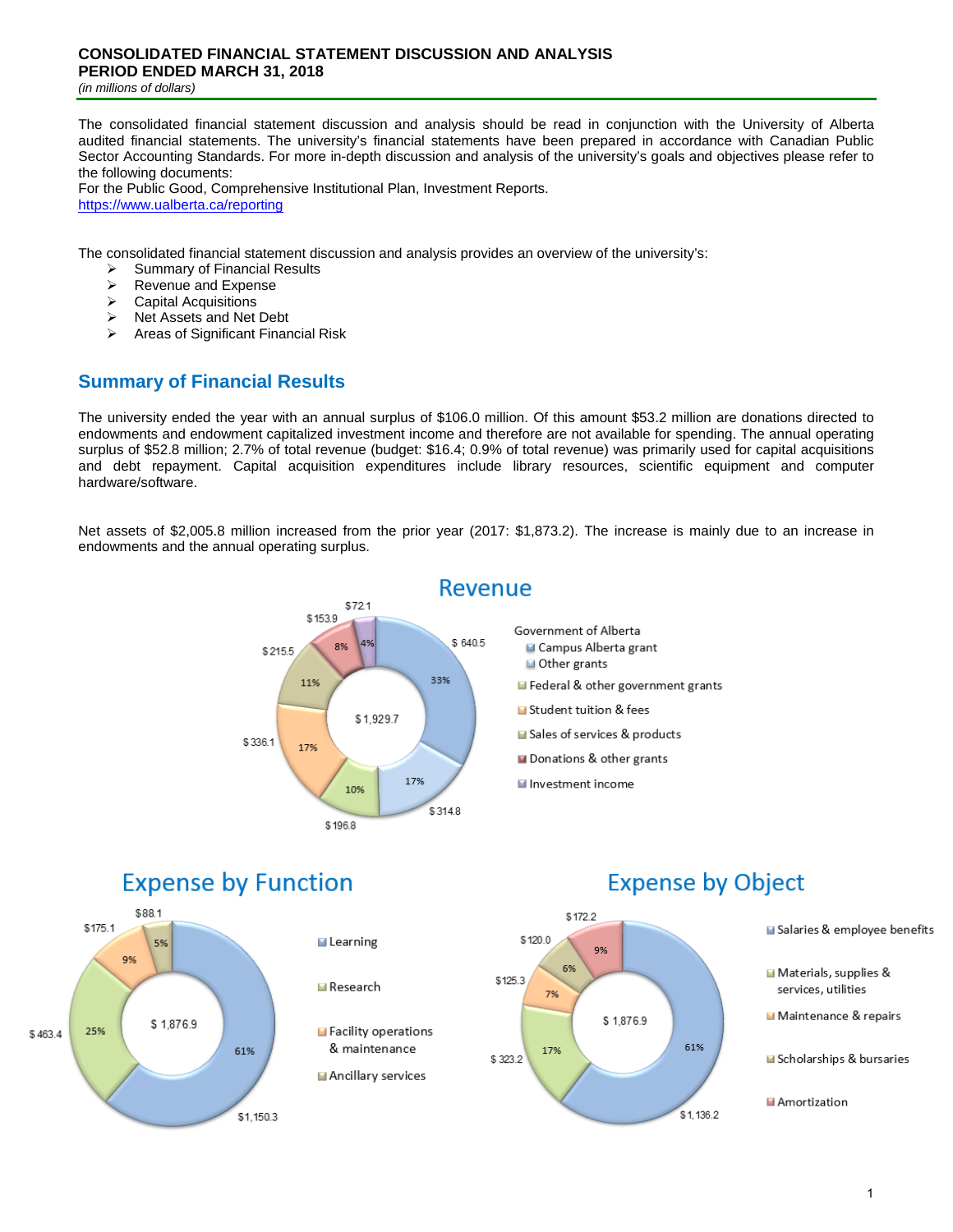# **Revenue**

Total revenue for the year was \$1,929.7 million, an increase of \$61.7 million over the prior year and \$10.6 million (0.6%) more than budget.



Government of Alberta grants (GoA) represent the single largest source of funding for university activities at 50% of total revenue. The GoA increased the Campus Alberta grant (base operating grant) by 2%. Grants are less than budget as the GoA did not provide a tuition backfill grant to compensate for the tuition freeze. GoA grant funding for the Academic Medicine and Health Services Program (AMHSP) is less than budget as a portion of the overall AMHSP funding now comes from the Department of Medicine Practitioners Association (offset in other grants).

Federal and other government grants primarily support the university's research activities. Grants are less than budget due to reclassification of donation funding (offset in donations) and medical trainee revenue (offset in sales of services).

Student tuition and fees budget has remained relatively unchanged from prior year. Tuition includes instructional fees, market modifiers, program differential fees and international student fees. The GoA has frozen tuition fees for the past three fiscal years and in November 2017 announced that the tuition freeze will be extended to 2019.

Sales of services and products revenues are generated by ancillary services and faculties and administrative units to both individuals and external organizations. Ancillary services generated sales of \$97.4 million, while other units generated sales of \$118.1 million. Sales revenue is more than budget mainly due to a reclassification of medical trainee revenue (offset in other government grants).

Donations and other grants support many university activities. Donations and other grants are more than budget due to the AMHSP funding flow change (offset in GoA) and donations received which were included in the other government grants budget.

Investment income is \$5.4 million more than budget. Investments fall into two categories, the University Endowment Pool (UEP) and the Non-Endowed Investment Pool (NEIP). The UEP had a return of 8.0% (2017: 14.9% return) and represents the majority of the university's longterm investment strategy. The NEIP investments which are allocated to the short-, mid- and long-term investment strategies had a return of 2.9% (2017: 4.4% return).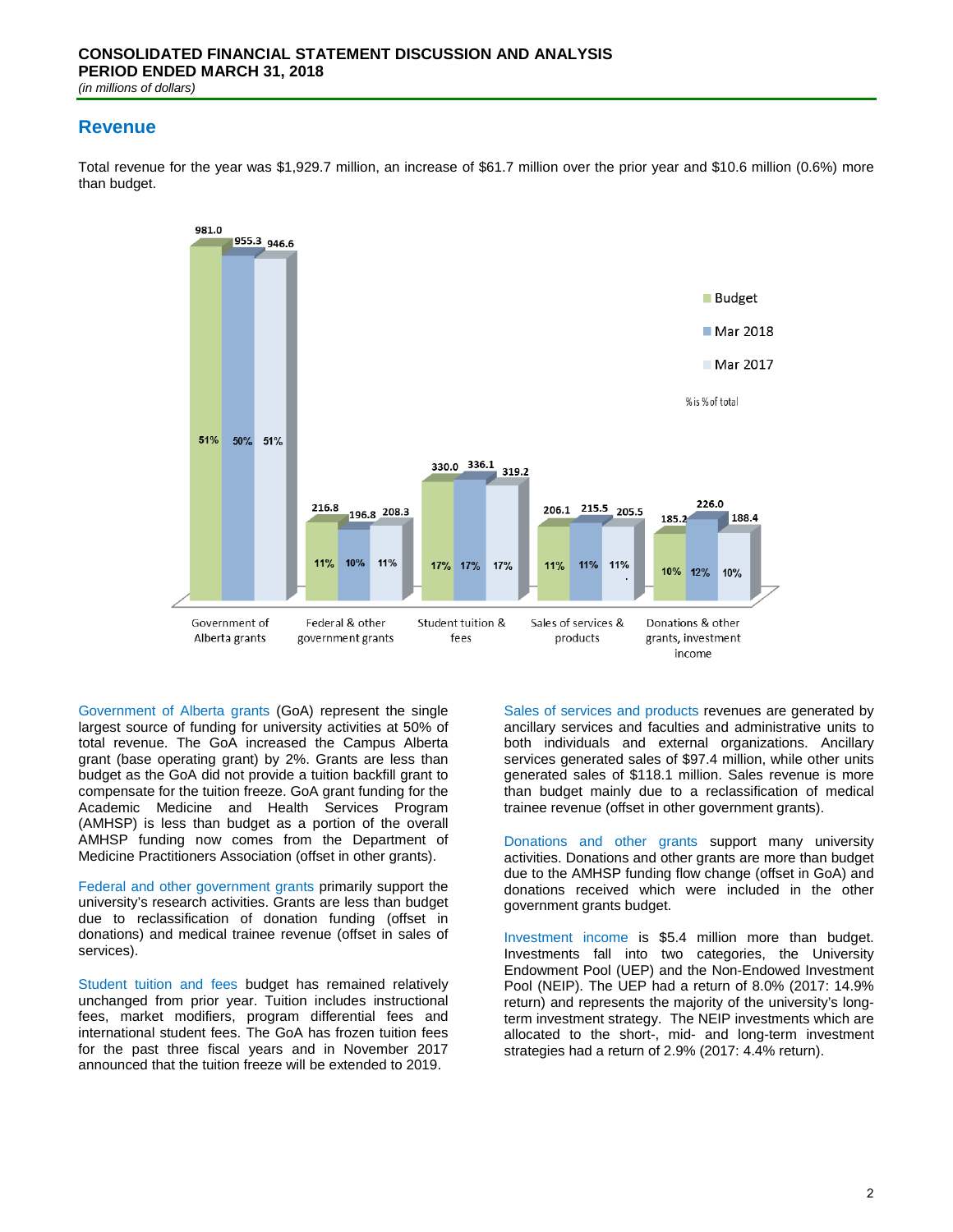# **Expense**

Total expense for the year was \$1,876.9 million, an increase of \$34.0 million over the prior year and \$25.8 million (1.4%) less than budget. Salaries and employee benefits are the single largest expense representing 61% of total expense.

## **Expense by Object**



Salaries and employee benefits are less than budget mainly due to the creation of a graduate research assistantship fellowship category which is now categorized as scholarships. This change occurred after the budget was finalized. Excluding this adjustment, salaries and benefits are on budget.

Materials, supplies and services, utilities are less than budget mainly due to lower than planned spending for materials, supplies and services. Utilities is lower than budget due to lower than budgeted utility rates.

Maintenance and repairs is comparable to budget.

Scholarships and bursaries are more than budget, refer to salaries and employee benefits explanation.

Amortization is comparable to budget.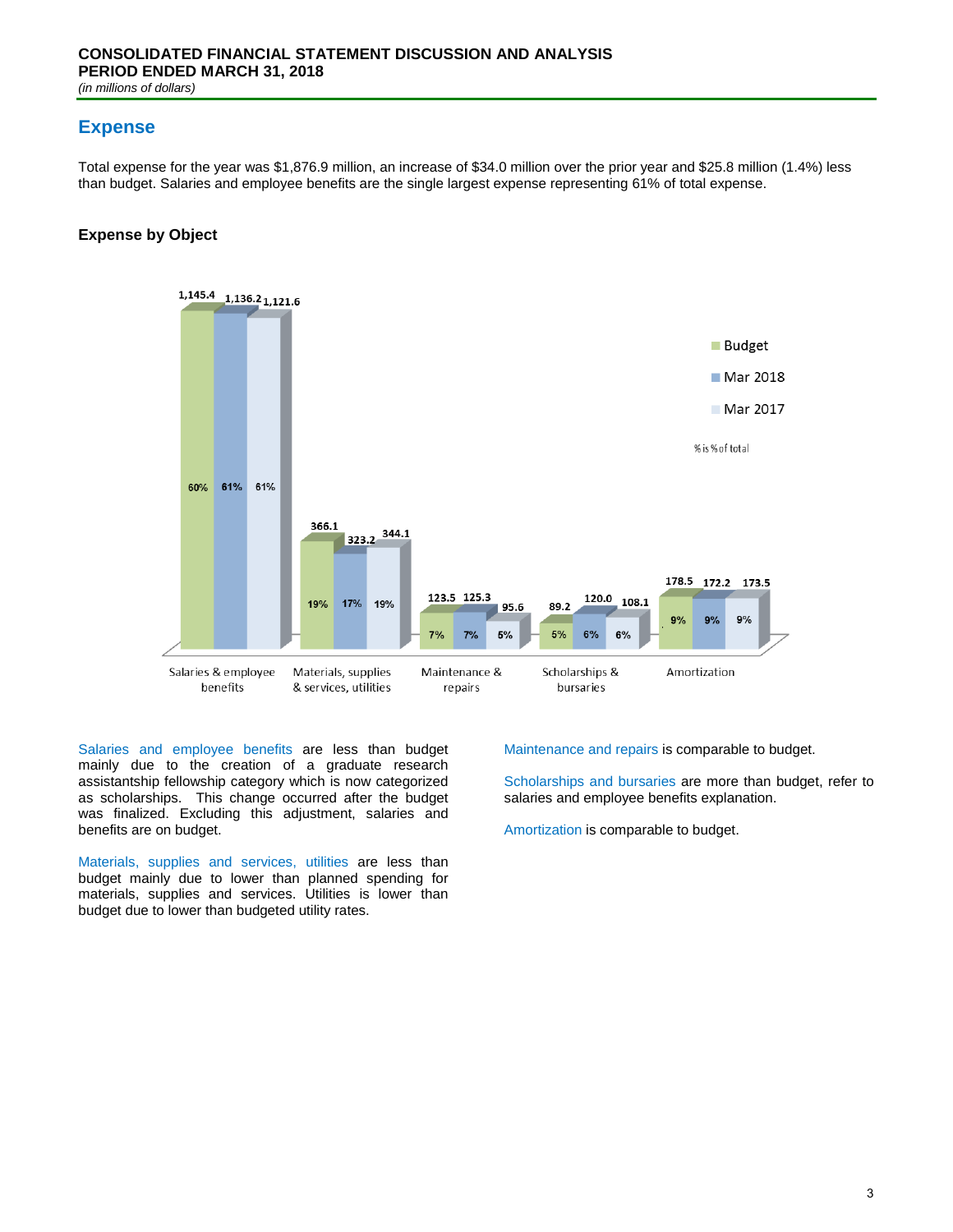### **Expense by Function**



Learning effectively represents the operating activities of the university. A significant component of this category is salary and employee benefit costs. Learning also includes restricted grants and donations that support undergraduate student scholarships, student bursaries and the Academic Medicine and Health Services Program (AMHSP). This expense is comparable to budget.

Research activities expenses are funded by restricted grants and donations as well as internal funds designated for research related spending. This expense is comparable to budget.

Facility operations and maintenance represents the cost of maintaining university facilities and grounds. This expense is more than budget mainly due to additional funding, received from GoA Strategic Initiative Fund grants and the increase in the Infrastructure Maintenance Program grant.

Ancillary services include the university bookstore, parking services, utilities and student residences. Ancillary services are less than budget mainly due to the delay in planned maintenance projects for parking and residences.

# **Capital Acquisitions**

The university expended \$197.9 million (2017: \$145.3) on construction and other tangible capital asset acquisitions.

The most significant construction and capital asset acquisitions in 2018 are:

- Three new residence construction projects Peter Lougheed Hall, East Campus Village and Lister Tower are funded by student rental revenue.
- Research and Collections Resource Facility a new facility to replace the existing document storage site is funded from university resources.
- Aga Khan Garden at the UofA Botanic Garden is funded by donations.
- Various Strategic Investment Fund projects are funded by a combination of GoA grants and university resources.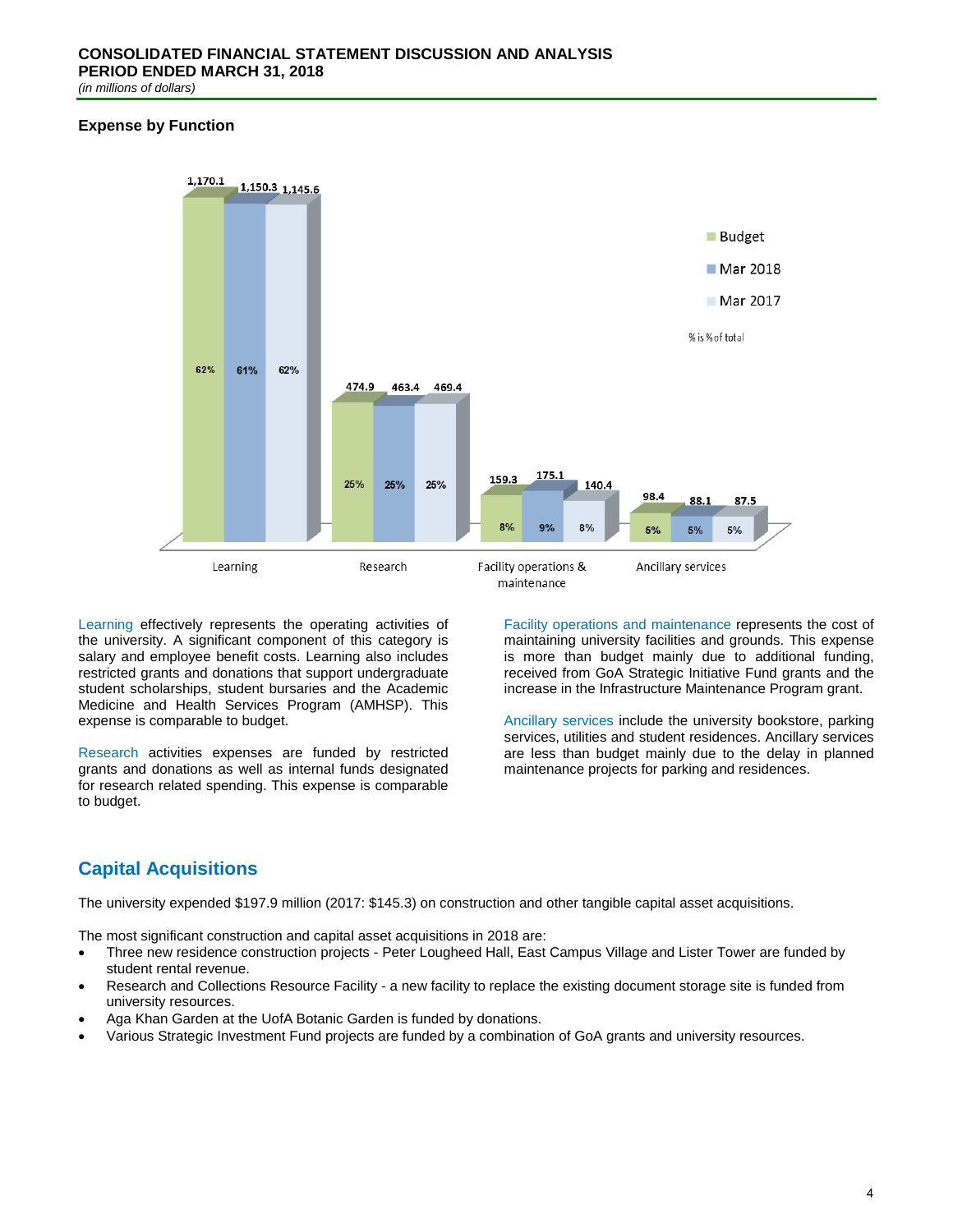# **Net Assets and Net Debt**

#### **Net assets**

The net asset balance is an important indicator of financial health for the university. The net assets measure provides the economic position of the university from all years of operations. The university's net assets include endowments of \$1,379.5 million. Endowments represent contributions from donors that are required to be maintained in perpetuity, as well as capitalized investment income that is also required to be maintained in perpetuity to protect the economic value of the endowment. Endowments are not available for spending. Of the remaining \$626.3 million in net assets, \$552.1 million represents funds invested in tangible capital assets.



|                                                                    | Accumulated<br>(deficit) surplus |                   |  | Investment in<br>tangible capital |  |                |         |
|--------------------------------------------------------------------|----------------------------------|-------------------|--|-----------------------------------|--|----------------|---------|
|                                                                    |                                  |                   |  |                                   |  |                |         |
|                                                                    |                                  | from operations   |  | assets                            |  | Endowments     | Total   |
| Net assets, beginning of year                                      | \$                               | $(16.1)$ \$       |  | 585.0 \$                          |  | $1,304.3$ \$   | 1,873.2 |
| Annual operating surplus                                           |                                  | 52.8              |  | $\blacksquare$                    |  | $\blacksquare$ | 52.8    |
| Endowments                                                         |                                  | (1.7)             |  | $\overline{\phantom{a}}$          |  | 54.9           | 53.2    |
| Tangible capital assets                                            |                                  | (1.4)             |  | 1.4                               |  | $\blacksquare$ |         |
| Tangible capital assets - new financing for residence construction |                                  |                   |  |                                   |  |                |         |
| expenditures, incurred in the prior year                           |                                  | 34.3              |  | (34.3)                            |  | -              |         |
| Change in accumulated remeasurement gains                          |                                  | 6.3               |  |                                   |  | 20.3           | 26.6    |
| Increase (decrease)                                                |                                  | 90.3              |  | (32.9)                            |  | 75.2           | 132.6   |
| Net assets, end of year                                            | \$                               | 74.2 <sup>5</sup> |  | $552.1$ \$                        |  | $1,379.5$ \$   | 2,005.8 |

The change from accumulated deficit from operations to accumulated surplus is mainly due to the annual operating surplus (\$52.8) and mortgage financing received in the current year for tangible capital assets that were acquired last year (\$34.3). The university also transferred \$1.7 million from accumulated surplus to endowments, representing a bequest received in the year.

The increase in investment in tangible capital assets of \$1.4 million consists of additions (\$103.1) and debt repayments (\$12.9), less new financing (\$54.1) and amortization (\$60.4). A portion of new financing (\$34.3) was for prior year construction projects; financing was deferred in order to secure a better interest rate. These additions include construction projects, equipment, furnishings, computer hardware/software and library resources.

The university's endowment spending policy provides for an annual spending allocation (2018: \$38.1; 2017: \$36.8) to support a variety of key initiatives in the areas of academic programs, chairs and professorships, scholarships, bursaries and research. The increase in endowments of \$75.2 million is due to an increase in fair value (\$48.1), new donations (\$25.4) and a transfer of a bequest (\$1.7).